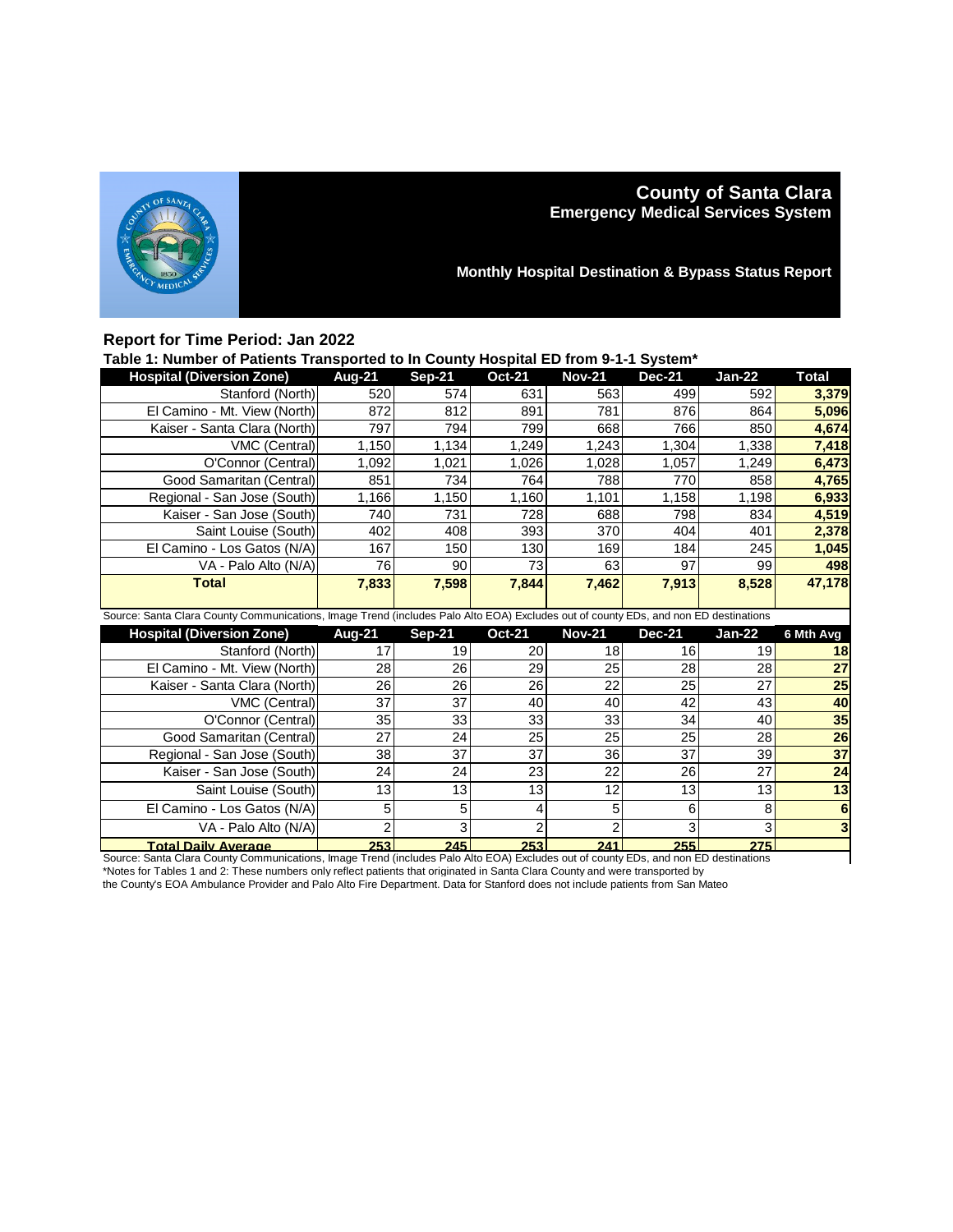#### County. The data includes but, does not differentiate specialty center status (TRAUMA, STROKE, STEMI, BURN) Page 1 of 2

### **Table 2: Total Monthly Hours of Emergency Department on** *"AMBULANCE"* **Bypass**

| <b>Hospital (Diversion Zone)</b> | Aug-21 | $Sep-21$ | <b>Oct-21</b> | <b>Nov-21</b> | <b>Dec-21</b> | Jan-22 | Total    |
|----------------------------------|--------|----------|---------------|---------------|---------------|--------|----------|
| Stanford (North)                 | 0.001  | 0.001    | 0.00          | 0.001         | 0.00          | 2.00   | 2.00     |
| El Camino - Mt. View (North)     | 9.21   | 20.27    | 21.64         | 5.01          | 9.10          | 36.38  | 101.61   |
| Kaiser - Santa Clara (North)     | 27.07  | 15.04    | 15.04         | 10.57         | 46.08         | 25.06  | 138.86   |
| VMC (Central)                    | 26.25  | 18.85    | 17.05         | 22.44         | 21.59         | 63.53  | 169.71   |
| O'Connor (Central)               | 8.02   | 13.05    | 11.43         | 7.27          | 19.27         | 57.67  | 116.71   |
| Good Samaritan (Central)         | 10.02  | 33.17    | 17.21         | 35.79         | 29.57         | 44.32  | 170.08   |
| Regional - San Jose (South)      | 18.89  | 25.71    | 62.69         | 12.28         | 33.40         | 80.58  | 233.55   |
| Kaiser - San Jose (South)        | 39.20  | 6.90     | 23.05         | 22.17         | 34.72         | 59.21  | 185.25   |
| Saint Louise (South)             | 12.22  | 9.09     | 2.92          | 4.10          | 9.02          | 16.57  | 53.92    |
| El Camino - Los Gatos (N/A)      | 2.01   | 2.01     | 1.26          | 1.02          | 6.01          | 16.73  | 29.04    |
| <b>Total</b>                     | 152.89 | 144.09   | 172.29        | 120.65        | 208.76        | 402.05 | 1,200.73 |

Color Legend for ED Ambulance Bypass Only Above 37hrs Above 30hrs Below 30hrs

| Table 3: Total Monthly Hours of Stroke Center on "STROKE"<br>Bypass* |        |        |                   |               |               |          |        |  |  |
|----------------------------------------------------------------------|--------|--------|-------------------|---------------|---------------|----------|--------|--|--|
| <b>Hospital (Diversion Zone)</b>                                     | Aug-21 | Sep-21 | <b>Oct-21</b>     | <b>Nov-21</b> | <b>Dec-21</b> | $Jan-22$ | Total  |  |  |
| Stanford (North)                                                     | 0.00   | 0.001  | 0.00 <sub>l</sub> | 0.00          | 0.00          | 0.00     | 0.00   |  |  |
| El Camino - Mt. View (North)                                         | 9.23   | 3.59   | 8.56              | 3.10          | 2.57          | 6.61     | 33.66  |  |  |
| Kaiser - Santa Clara (North)                                         | 0.00   | 0.001  | 0.44              | 23.87         | 1.13          | 0.00     | 25.44  |  |  |
| Good Samaritan (Cebtral)                                             | 2.13   | 66.20  | 15.49             | 36.60         | 194.90        | 47.43    | 362.75 |  |  |
| O'Connor (Central)                                                   | 9.95   | 4.30   | 0.56              | 0.94          | 1.08          | 2.24     | 19.07  |  |  |
| VMC (Central)                                                        | 0.00   | 0.001  | 0.00              | 0.00          | 0.00          | 3.56     | 3.56   |  |  |
| Regional - San Jose (South)                                          | 86.11  | 29.21  | 24.24             | 10.13         | 22.30         | 77.88    | 249.87 |  |  |
| Kaiser - San Jose (South)                                            | 7.98   | 0.00   | 2.31              | 31.07         | 12.93         | 20.99    | 75.28  |  |  |
| Saint Louise (South)                                                 | 8.15   | 18.27  | 3.33              | 0.00          | 0.00          | 2.00     | 31.75  |  |  |
| El Camino - Los Gatos (N/A)                                          | 13.39  | 7.75   | 1.081             | 1.65          | 0.00          | 9.13     | 33.00  |  |  |
| <b>Total</b>                                                         | 136.94 | 129.32 | 56.01             | 107.36        | 234.91        | 169.84   | 834.38 |  |  |

### **Table 4: Total Monthly Hours of STEMI Center on** *"STEMI"* **Bypass\***

| <b>Hospital (Diversion Zone)</b> | <b>Aug-21</b> | <b>Sep-21</b> | <b>Oct-21</b> | <b>Nov-21</b> | <b>Dec-21</b> | $Jan-22$ | Total  |
|----------------------------------|---------------|---------------|---------------|---------------|---------------|----------|--------|
|                                  | 0.00          | 0.001         | 0.001         | 0.00          | 0.001         | 0.00     | 0.00   |
| El Camino - Mt. View (North)     | 0.00          | 3.57          | 8.35          | 2.67          | 0.00          | 6.59     | 21.18  |
| Kaiser - Santa Clara (North)     | 0.00          | 0.001         | 0.001         | 23.89         | 1.13          | 1.37     | 26.39  |
| VMC (Central)                    | 4.14          | 0.001         | 6.70          | 4.00          | 1.55          | 3.57     | 19.96  |
| O'Connor (Central)               | 0.00          | 4.27          | 0.55          | 0.00          | 1.08          | 2.23     | 8.13   |
| Good Samaritan (Central)         | 2.12          | 65.97         | 15.49         | 35.73         | 194.84        | 47.38    | 361.53 |
| Regional - San Jose (South)      | 12.10         | 28.14         | 24.95         | 16.76         | 194.70        | 79.04    | 355.69 |
| Kaiser - San Jose (South)        | 19.52         | 24.71         | 25.30         | 34.59         | 33.85         | 30.11    | 168.08 |
| <b>Total</b>                     | 37.88         | 126.66        | 81.34         | 117.64        | 427.15        | 170.29   | 960.96 |

## **Table 5: Total Monthly Hours of Trauma Center on** *"TRAUMA"* **Bypass**

| <b>Aug-21</b> | Sep-21                                                           | <b>Oct-21</b>          | <b>Nov-21</b>                  | <b>Dec-21</b>                               | Jan-22                  | Total        |
|---------------|------------------------------------------------------------------|------------------------|--------------------------------|---------------------------------------------|-------------------------|--------------|
|               |                                                                  |                        |                                |                                             | 0.00                    | 0.00         |
|               |                                                                  |                        |                                |                                             | 0.00                    | 0.59         |
|               |                                                                  |                        |                                | 4.11                                        | 1.78                    | 11.08        |
| 2.59          |                                                                  |                        | 0.00                           | 4.11                                        | 1.78                    | 11.67        |
|               | Stanford (North)<br>VMC (Central)<br>Regional - San Jose (South) | 0.00l<br>0.59l<br>2.00 | 0.00l<br>0.00l<br>.17'<br>1.17 | 0.001<br>0.001<br>2.02 <sub>l</sub><br>2.02 | 0.00l<br>0.001<br>0.001 | 0.00<br>0.00 |

Page 2 of 3